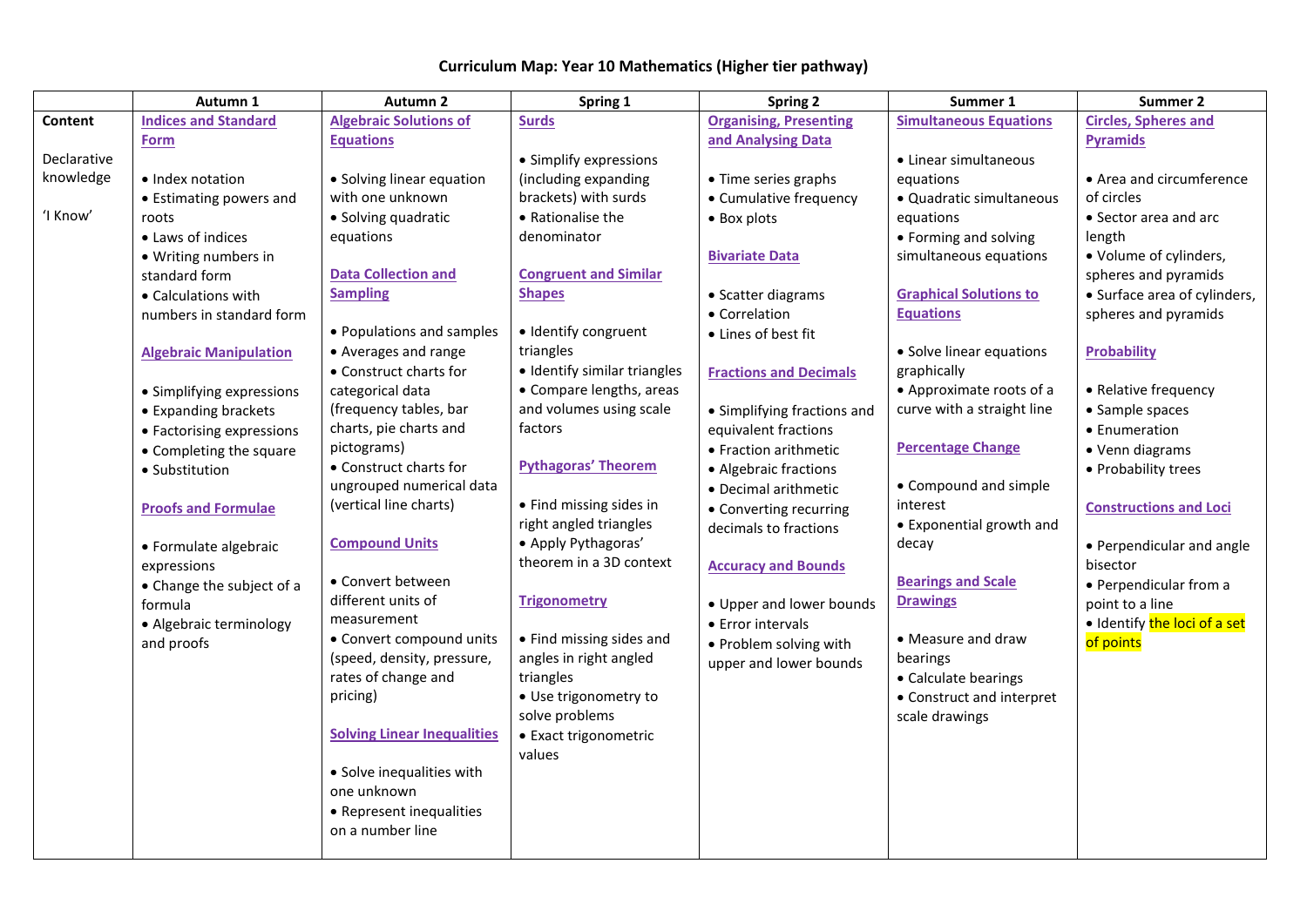| <b>Skills</b> | <b>Indices and Standard</b>    | <b>Algebraic Solutions of</b> | <b>Surds</b>                      | <b>Organising, Presenting</b> | <b>Simultaneous Equations</b> | <b>Circles, Spheres and</b>         |
|---------------|--------------------------------|-------------------------------|-----------------------------------|-------------------------------|-------------------------------|-------------------------------------|
|               | <b>Form</b>                    | <b>Equations</b>              |                                   | and Analysing Data            |                               | <b>Pyramids</b>                     |
| Procedural    |                                |                               | • Use surds in exact              |                               | • Manipulate and solve        |                                     |
| Knowledge     | • Write numbers using          | • Solve linear equations in   | calculations without a            | • Design tables to classify   | two linear simultaneous       | • Find the circumference            |
|               | index notation.                | one unknown.                  | calculator.                       | data.                         | equations in two variables    | and area of a circle.               |
| 'I know how   | · Use negative indices to      | • Solve linear equations      | • Simplify expressions            | • Interpret and construct     | algebraically.                | • Find the arc length of a          |
| to'           | represent reciprocals.         | with the unknown on both      | involving surds.                  | line graphs for time series   | • Set up and solve            | sector.                             |
|               | • Use fractional indices to    | sides (including with         | • Expand brackets                 | data and identify trends      | simultaneous equations in     | • Find the area of a sector.        |
|               | represent roots and            | brackets and fractions).      | involving surds.                  | such as seasonal              | mathematical and non-         | • Given the arc                     |
|               | combinations of powers         | • Set up and solve linear     | • Rationalise the                 | variations).                  | mathematical contexts.        | length/area of a sector,            |
|               | and roots.                     | equations in mathematical     | denominator.                      | • Construct cumulative        | • Manipulate and solve        | find the radius/diameter of         |
|               | • Estimate powers and          | and non-mathematical          |                                   | frequency diagrams, and       | two simultaneous              | the circle.                         |
|               | roots.                         | contexts.                     | <b>Congruent and Similar</b>      | use them to estimate the      | equations in two variables    | • Calculate the surface             |
|               | • Apply the rules of           | · Solve quadratic             | <b>Shapes</b>                     | median, upper quartile        | algebraically, including      | area and volume of                  |
|               | indices.                       | equations through             |                                   | and lower quartile.           | examples in which one         | cylinders, spheres,                 |
|               | • Interpret and order          | factorising.                  | • Prove that two triangles        | • Construct and interpret     | equation is a quadratic or    | pyramids and cones.                 |
|               | numbers expressed in           | · Solve quadratic             | are congruent using the           | box plots.                    | examples which result in a    |                                     |
|               | standard form.                 | equations through             | cases SSS, ASA, SAS and           |                               | quadratic).                   | <b>Probability</b>                  |
|               | • Convert numbers to and       | completing the square.        | RHS.                              | <b>Bivariate Data</b>         |                               |                                     |
|               | from standard form.            | · Solve quadratic             | • Apply knowledge of              |                               | <b>Graphical Solutions to</b> | $\bullet$ Use the 0 - 1 probability |
|               | • Use a calculator to          | equations using the           | congruent triangles in            | • Plot and interpret scatter  | <b>Equations</b>              | scale as a measure of               |
|               | perform calculations with      | quadratic formula.            | calculations and simple           | diagrams for bivariate        |                               | likelihood of random                |
|               | numbers in standard form.      |                               | proofs.                           | data.                         | • Use a graph to find the     | events.                             |
|               | · Without a calculator,        | <b>Data Collection and</b>    | · Identify and prove that         | • Recognise and interpret     | approximate solution of a     | • Analyse and calculate the         |
|               | add, subtract, multiply and    | <b>Sampling</b>               | two triangles are similar.        | correlation within the        | linear equation.              | relative frequency of               |
|               | divide numbers in              |                               | • Compare lengths, areas          | context of the variables.     | • Use graphs to find          | outcomes.                           |
|               | standard form.                 | • Define the population in    | and volumes using ratio           | • Draw a line of best fit by  | approximate roots of          | • Use relative frequency as         |
|               |                                | a sample and understand       | notation and scale factors.       | eye and use it to make        | quadratic equations and       | an estimate of probability.         |
|               | <b>Algebraic Manipulation</b>  | the difference between a      | • Apply the principles of         | predictions.                  | the approximate solution      | • Use tables and grids to           |
|               |                                | population and a sample.      | similarity to calculate           | • Interpolate and             | of two linear simultaneous    | list the outcomes of single         |
|               | • Simplify algebraic           | • Understand what is          | unknown lengths in similar        | extrapolate from data.        | equations.                    | events and to calculate             |
|               | expressions by expanding       | meant by simple random        | figures.                          | · Identify an outlier on a    | • Know that the               | theoretical probabilities.          |
|               | a simple bracket.              | sampling and stratified       |                                   | scatter diagram.              | coordinates of the points     | • Use systematic listing            |
|               | • Expand products of two       | sampling.                     |                                   |                               | of intersection of a curve    | strategies.                         |
|               | binomials.                     | • Interpret and construct     | <b>Pythagoras' Theorem</b>        | <b>Fractions and Decimals</b> | and a straight line are the   | · Use a two-circle Venn             |
|               | • Expand products of more      | frequency tables, bar         |                                   |                               | solutions to the              | diagram to enumerate sets           |
|               | than two binomials.            | charts, pie charts and        | • Know and apply                  | • Recognise and use           | simultaneous equations        | and use this to calculate           |
|               | • Factorise by taking out      | pictograms for categorical    | Pythagoras' theorem               | equivalence between           | for that line and curve.      | related probabilities.              |
|               | common factors.                | data.                         | $(a^{2} + b^{2} = c^{2})$ to find | fractions and mixed           |                               | • Use simple set notation           |
|               | • Factorise quadratic          | • Interpret and construct     | lengths in right angled           | numbers.                      |                               | to describe simple sets of          |
|               | expressions where the          | vertical line charts for      | triangles.                        | • Add, subtract, multiply     |                               | numbers or objects.                 |
|               | coefficient of $x^2$ is not 1. |                               |                                   | and divide simple fractions   |                               |                                     |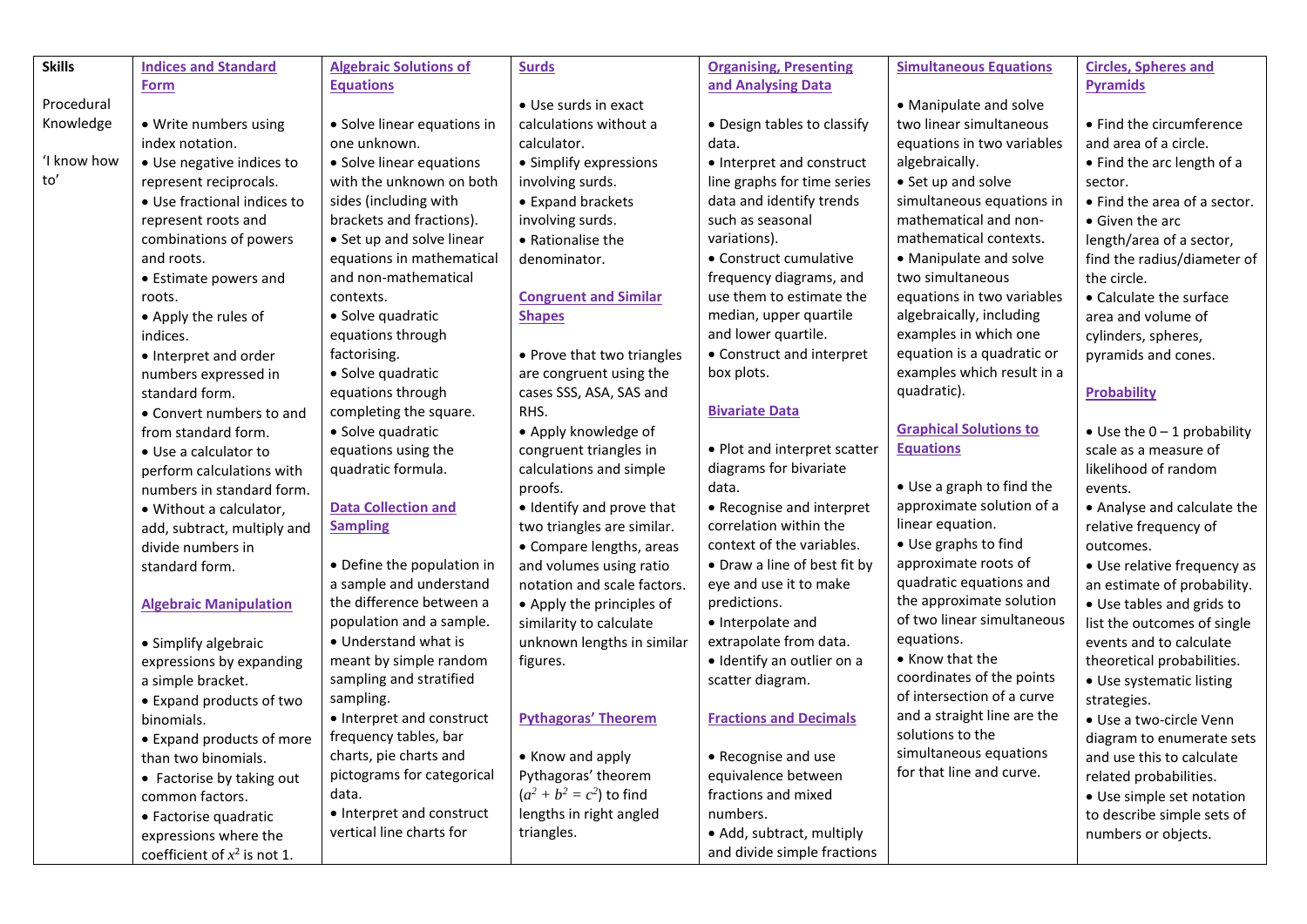| • Complete the square for   | ungrouped, discrete                | • Apply Pythagoras'                                                   | including mixed numbers      | <b>Percentage Change</b>   | • Use tree diagrams to        |
|-----------------------------|------------------------------------|-----------------------------------------------------------------------|------------------------------|----------------------------|-------------------------------|
| a quadratic expression.     | numerical data.                    | theorem in more complex                                               | and negative fractions.      |                            | enumerate sets and to         |
| · Substitute positive or    | • Interpret multiple and           | figures, including 3D                                                 | • Calculate a fraction of a  | • Calculate and simple     | record probabilities of       |
| negative numbers into       | composite bar charts.              | shapes.                                                               | quantity including with      | interest, for instance in  | successive events.            |
| simple and complex          | • Calculate the mean.              |                                                                       | fractions greater than 1.    | financial contexts.        | • Use the addition law for    |
| formulae, including those   | mode, median and range             | <b>Trigonometry</b>                                                   | • Simplify and manipulate    | • For compound interest    | mutually exclusive events.    |
| involving powers, roots     | from ungrouped data.               |                                                                       | algebraic fractions.         | and depreciation over a    |                               |
| and algebraic fractions.    | • Calculate estimates of           | • Know and apply                                                      | • Express a simple fraction  | given interval, use        | <b>Constructions and Loci</b> |
|                             | mean, mode and range               | trigonometric ratios to find                                          | as a terminating decimal     | multipliers to solve       |                               |
| <b>Proofs and Formulae</b>  | from grouped data.                 | angles and lengths in right                                           | or vice versa.               | problems step-by-step.     | • Use construction to find    |
|                             |                                    | angled triangles.                                                     | • Use division to convert a  | • Express exponential      | the midpoint of a line        |
| • Recognise the distinction | <b>Compound Units</b>              | • Know exact values of sin                                            | simple fraction to a         | growth or decay as a       | segment.                      |
| between an equation and     |                                    | $\theta$ , cos $\theta$ and tan $\theta$ where $\theta$               | decimal.                     | formula.                   | • Construct the               |
| an identity.                | • Use and convert                  | $= 0^\circ$ , 30 $^\circ$ , 45 $^\circ$ , 60 $^\circ$ , 90 $^\circ$ . | • Convert a recurring        | • Solve and interpret      | perpendicular bisector of a   |
| • Use algebra to construct  | standard units of                  |                                                                       | decimal to an exact          | answers in growth and      | line segment.                 |
| mathematical arguments.     | measurement for length             | • Apply trigonometry for                                              | fraction.                    | decay problems.            | • Construct the bisector of   |
| • Change the subject of     | area, volume/capacity,             | right-angled triangles                                                | • Add, subtract and          |                            | an angle.                     |
| formulae, where the         | mass, time and money.              | within more complex                                                   | multiply decimals including  | <b>Bearings and Scale</b>  | • Construct the               |
| subject only appears once.  | • Know and apply                   | shapes, including 3D                                                  | decimals that are negative.  | <b>Drawings</b>            | perpendicular from a point    |
| • Change the subject of     | speed = distance $\div$ time.      | figures.                                                              | • Without using a            |                            | to a line.                    |
| formulae where the          | • Know and apply                   |                                                                       | calculator, divide a decimal | • Understand how to        | • Construct the               |
| subject appears twice or    | density = mass $\div$ volume.      |                                                                       | by a whole number or by      | measure and construct      | perpendicular to a line at a  |
| where a power of            | • Use and convert                  |                                                                       | another decimal.             | bearings.                  | point.                        |
| reciprocal of the subject   | compound units in                  |                                                                       |                              | • Understand how to work   | • Apply constructions         |
| appears.                    | algebraic contexts.                |                                                                       | <b>Accuracy and Bounds</b>   | out bearings either from a | involving ruler and           |
|                             |                                    |                                                                       |                              | given diagram or from a    | compasses to identify the     |
|                             | <b>Solving Linear Inequalities</b> |                                                                       | • Use inequality notation    | worded problem.            | loci of points. Include real  |
|                             |                                    |                                                                       | to write down an error       | • Use trigonometry and     | world problems.               |
|                             | • Solve linear inequalities        |                                                                       | interval for a number or     | bearings to solve          |                               |
|                             | in one variable.                   |                                                                       | measurement rounded or       | problems.                  |                               |
|                             | • Using the correct                |                                                                       | truncated to a given         | • Use the scale of a map   |                               |
|                             | notation, represent                |                                                                       | degree of accuracy.          | and work with bearings.    |                               |
|                             | solutions to inequalities on       |                                                                       | • Calculate the upper and    | • Construct and interpret  |                               |
|                             | a number line.                     |                                                                       | lower bounds of              | scale drawings.            |                               |
|                             | • Solve linear inequalities        |                                                                       | calculations.                |                            |                               |
|                             | in two variables,                  |                                                                       | • Understand the             |                            |                               |
|                             | representing the solution          |                                                                       | difference between           |                            |                               |
|                             | set on a graph.                    |                                                                       | bounds of discrete and       |                            |                               |
|                             |                                    |                                                                       | continuous data.             |                            |                               |
|                             |                                    |                                                                       |                              |                            |                               |
|                             |                                    |                                                                       |                              |                            |                               |
|                             |                                    |                                                                       |                              |                            |                               |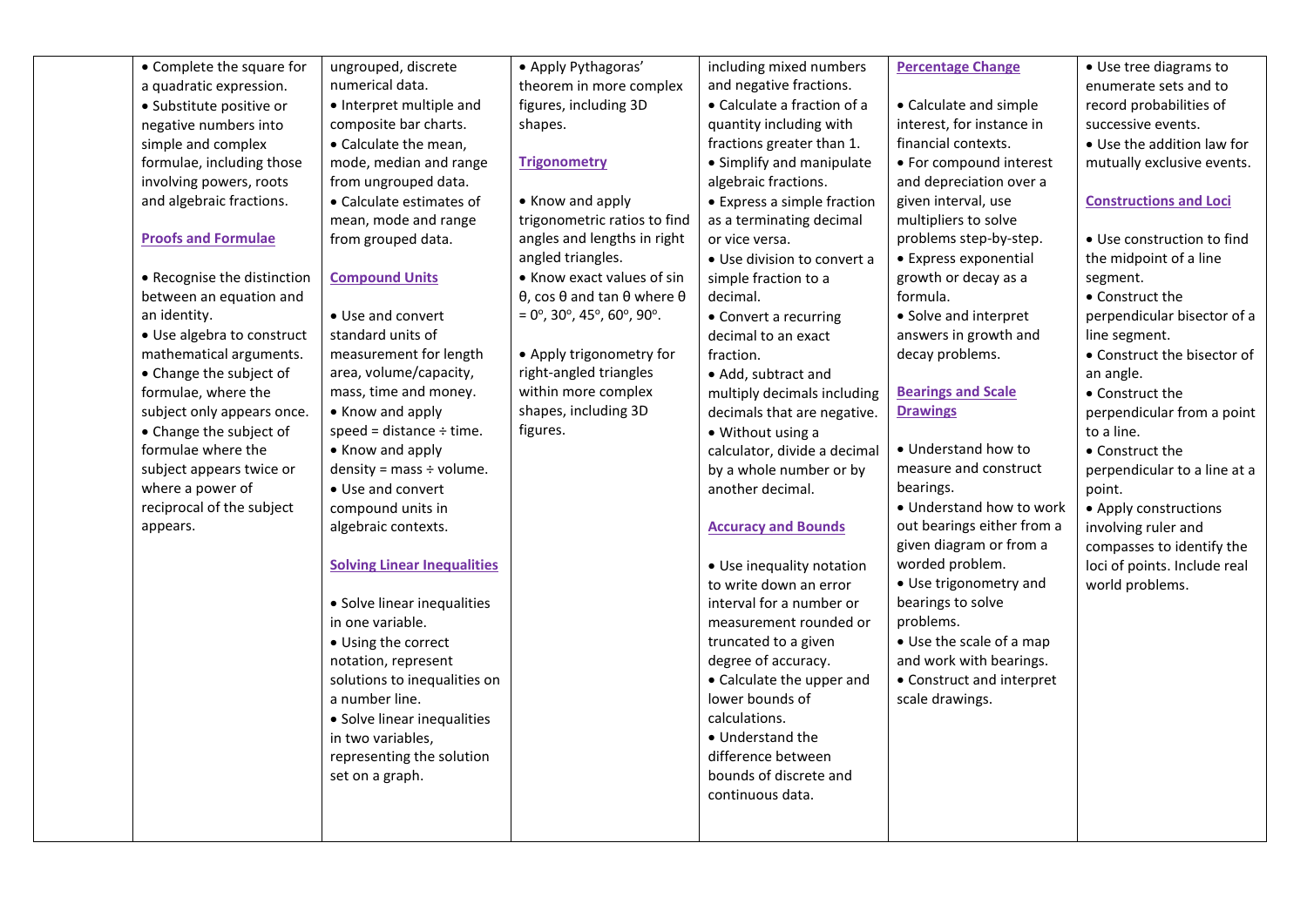| <b>Strategies</b><br><b>Indices and Standard</b><br><b>Algebraic Solutions of</b><br><b>Surds</b><br><b>Organising, Presenting</b><br><b>Simultaneous Equations</b><br><b>Circles, Spheres and</b><br>and Analysing Data<br><b>Pyramids</b><br><b>Equations</b><br><b>Form</b> |  |
|--------------------------------------------------------------------------------------------------------------------------------------------------------------------------------------------------------------------------------------------------------------------------------|--|
|                                                                                                                                                                                                                                                                                |  |
|                                                                                                                                                                                                                                                                                |  |
| Conditional<br>• Know when it is<br>• Know when to set up and                                                                                                                                                                                                                  |  |
| Knowledge<br>• Apply the correct rules of<br>• Construct a chain of<br>· Design appropriate<br>solve simultaneous<br>• Present arguments and<br>appropriate to leave                                                                                                           |  |
| indices.<br>reasoning to justify the<br>tables to analyse data.<br>equations in two variables.<br>proofs to solve problems<br>answers in exact form.                                                                                                                           |  |
| ʻI know<br>• When and how to use<br>solution to an equation.<br>• Show clear chains of<br>giving answers in terms of<br>• For a complex surd<br>• Know when and how to                                                                                                         |  |
| when to'<br>fractional and negative<br>calculation, construct<br>reasoning to present<br>manipulate one or both<br>pi.                                                                                                                                                         |  |
| · Solve area, volume and<br>chains of reasoning to<br>statistical arguments.<br>equations in order to solve<br>• Make deductions and<br>indices.                                                                                                                               |  |
| inferences and draw<br>kinematics problems given<br>show how to achieve a<br>a problem.<br>• Know what methods to<br>• Know when the                                                                                                                                           |  |
| in word form or in<br>follow when adding,<br>given result.<br>interquartile range is used<br>• Construct clear chains of<br>conclusions regarding                                                                                                                              |  |
| diagrammatic contexts.<br>re-shaping solids assuming<br>subtracting, multiplying<br>• Make and use<br>and why it can be more<br>reasoning to solve                                                                                                                             |  |
| no loss of volume.<br>and dividing with numbers<br>connections between<br>appropriate and<br>simultaneous equations                                                                                                                                                            |  |
| in standard form.<br>• Know when it is<br>exact calculations and<br>representative than other<br>and interpret the answers,<br>• Given the volume or                                                                                                                           |  |
| surds within different parts<br>forms of spread.<br>with justification.<br>surface area, work<br>• When answering<br>appropriate to solve                                                                                                                                      |  |
| quadratic equations<br>of mathematics.<br>backwards to find an<br>problem solving and                                                                                                                                                                                          |  |
| through factorisation,<br>unknown<br>worded questions<br><b>Graphical Solutions to</b>                                                                                                                                                                                         |  |
| completing the square or<br><b>Congruent and Similar</b><br><b>Equations</b><br>radius/diameter/height.<br>involving standard form,<br><b>Bivariate Data</b>                                                                                                                   |  |
| using the quadratic<br>know when to apply the<br><b>Shapes</b>                                                                                                                                                                                                                 |  |
| formula.<br>appropriate rule of<br><b>Probability</b><br>• Make deductions and<br>• Know when to construct                                                                                                                                                                     |  |
| arithmetic.<br>inferences and draw<br>• Know when to explain<br>equations set in words or                                                                                                                                                                                      |  |
| <b>Data Collection and</b><br>with reasoning whether<br>conclusions, taking care to<br>diagrams and plot<br>• Know when to use                                                                                                                                                 |  |
| <b>Sampling</b><br>shapes are congruent of<br>recognise the limitations<br>graphically to determine<br>different terminology and<br><b>Algebraic Manipulation</b>                                                                                                              |  |
| similar.<br>of those findings.<br>solutions.<br>mathematical vocabulary                                                                                                                                                                                                        |  |
| when working through<br>• Understand the<br>• From a sample, infer<br>• Use similar shapes to<br>• Extrapolate and                                                                                                                                                             |  |
| properties of populations<br>probability problems.<br>difference between<br>interpolate data using a<br><b>Percentage Change</b><br>translate non-                                                                                                                             |  |
| and distributions.<br>line of best fit and be<br>expanding double brackets<br>mathematical contexts<br>• Apply Venn diagrams                                                                                                                                                   |  |
| and expanding single<br>aware of the limitations of<br>and tree diagrams to solve<br>• Recognise graphical<br>into problems that can be<br>• Express as a total                                                                                                                |  |
| misrepresentation, for<br>solved.<br>percentage change the<br>probability problems in a<br>brackets.<br>these techniques.                                                                                                                                                      |  |
| instance through incorrect<br>effect of growth and<br>variety of mathematical<br>• Understand how to fully<br>• Interpret results in the                                                                                                                                       |  |
| and non-mathematical<br>scales and labels.<br><b>Pythagoras' Theorem</b><br>context of a given<br>decay.<br>factorise an expression.                                                                                                                                           |  |
| problem.<br>• Apply either simple or<br>contexts.<br>• Understand when an                                                                                                                                                                                                      |  |
| <b>Compound Units</b><br>• Know whether to add or<br>compound interest to a<br>expression will be                                                                                                                                                                              |  |
| <b>Constructions and Loci</b><br>subtract the squares of the<br><b>Fractions and Decimals</b><br>factorised into two<br>problem.                                                                                                                                               |  |
| • Know when different<br>sides.<br>brackets rather than one.                                                                                                                                                                                                                   |  |
| units are appropriate<br>• From the three sides of a<br>• Use fractions and<br>· Justify loci using clear<br><b>Bearings and Scale</b>                                                                                                                                         |  |
| dependent on the context<br><b>Drawings</b><br>mathematical reasoning.<br><b>Proofs and Formulae</b><br>triangle, make a deduction<br>decimals in a series of                                                                                                                  |  |
| of the question.<br>• Know when to solve<br>about whether a triangle<br>mathematical processes.                                                                                                                                                                                |  |
| has a right angle.<br>• Know when to draw a<br>• Understand how to<br>• Know when it is more<br>problems using                                                                                                                                                                 |  |
| constructions, and which<br>• Make and use<br>diagram to help solve a<br>rearrange formulae and<br>appropriate to leave                                                                                                                                                        |  |
| construction is the most<br>problem involving<br>when taking a factor of the<br>connections between<br>answers in either fraction                                                                                                                                              |  |
| similar and congruent<br>or decimal form.<br>bearings.<br>appropriate to use.<br>subject is necessary.                                                                                                                                                                         |  |
| triangles, units of                                                                                                                                                                                                                                                            |  |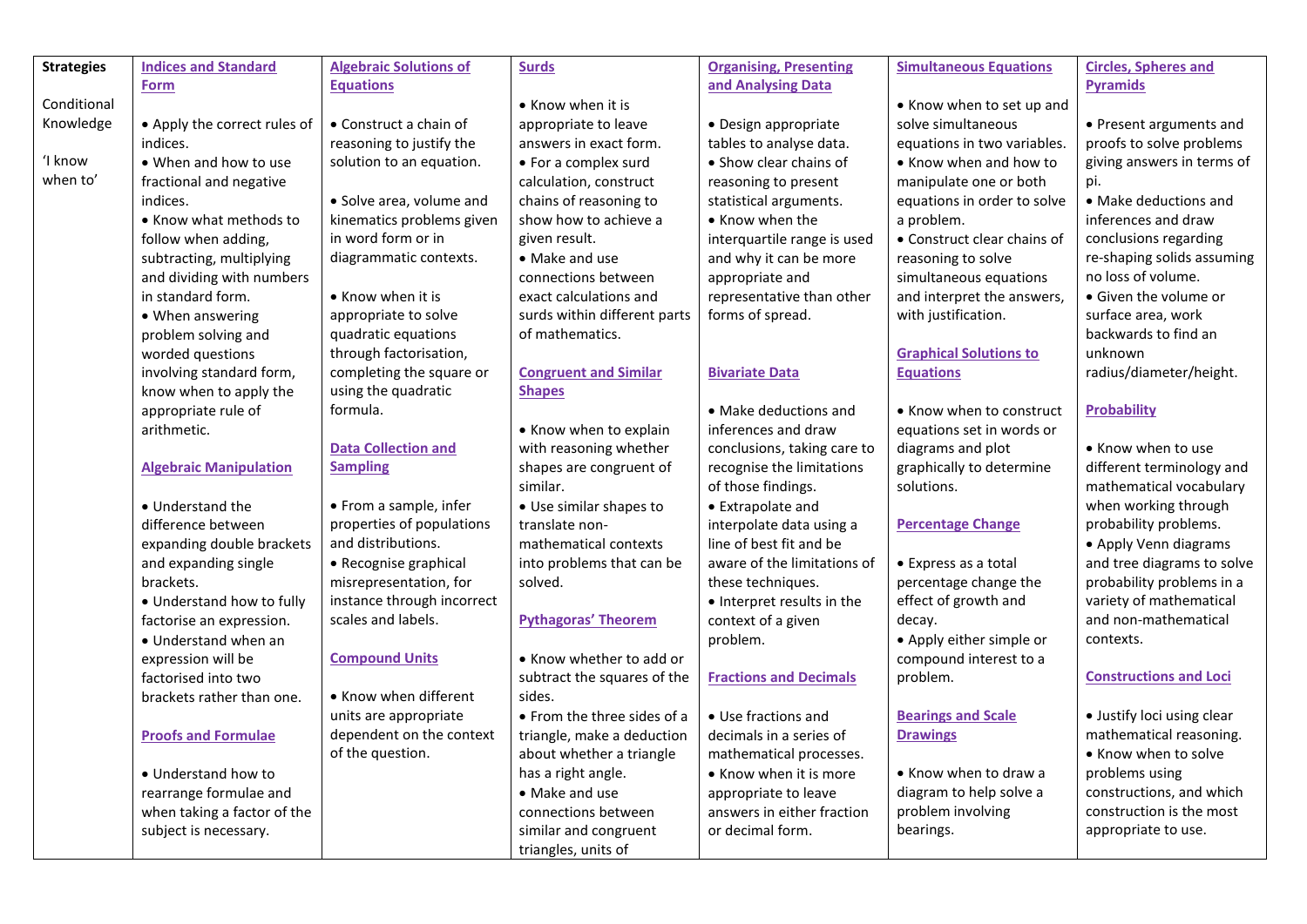|                  |                                                             | <b>Solving Linear Inequalities</b><br>• Know when to solve<br>inequalities involving<br>mensuration and angle<br>problems. | measurement, error<br>intervals and bounds,<br>estimation and rounding.<br><b>Trigonometry</b><br>· Identify when to use the<br>correct trigonometric<br>ratio.<br>• From the three sides of a<br>triangle, make deductions<br>about whether the triangle<br>includes all acute angles or<br>one right angle or one<br>obtuse angle.<br>• Know when it is most<br>appropriate to apply either<br>trigonometry or<br>Pythagoras' theorem. | <b>Accuracy and Bounds</b><br>• Dependent on whether<br>the data is discrete or<br>continuous, know when<br>your answer must be an<br>integer.<br>• Dependent on the<br>context of the question,<br>know when to use either<br>the upper or lower bound. | • Make connections<br>between different parts of<br>mathematics, for instance<br>when using ratios and<br>converting units. |                                                           |
|------------------|-------------------------------------------------------------|----------------------------------------------------------------------------------------------------------------------------|------------------------------------------------------------------------------------------------------------------------------------------------------------------------------------------------------------------------------------------------------------------------------------------------------------------------------------------------------------------------------------------------------------------------------------------|----------------------------------------------------------------------------------------------------------------------------------------------------------------------------------------------------------------------------------------------------------|-----------------------------------------------------------------------------------------------------------------------------|-----------------------------------------------------------|
| Key<br>Questions | <b>Indices and Standard</b><br><b>Form</b>                  | <b>Algebraic Solutions of</b><br><b>Equations</b>                                                                          | <b>Surds</b>                                                                                                                                                                                                                                                                                                                                                                                                                             | <b>Organising, Presenting</b><br>and Analysing Data                                                                                                                                                                                                      | <b>Simultaneous Equations</b>                                                                                               | <b>Circles, Spheres and</b><br><b>Pyramids</b>            |
|                  | 1) Evaluate $64^{\frac{2}{3}}$                              | 1) Solve $7(5-x) = -4(x-1)$                                                                                                | 1) Simplify V72                                                                                                                                                                                                                                                                                                                                                                                                                          | a) Construct a cumulative                                                                                                                                                                                                                                | 1) Solve the following<br>simultaneous equation:                                                                            | 1) The area of a circle is                                |
|                  | 2) Simplify $3a^2 \times 2a^{\frac{1}{2}}$                  |                                                                                                                            | 2) Expand and simplify                                                                                                                                                                                                                                                                                                                                                                                                                   | frequency diagram for                                                                                                                                                                                                                                    | $4x + 3y = 20$                                                                                                              | $34.8$ cm <sup>2</sup> . Find the<br>circumference of the |
|                  | 3) Write 0.000809 in                                        | 2) Solve $3x^2 - 8x - 3 = 0$                                                                                               | $(2 + \sqrt{6})(3 - \sqrt{6})$                                                                                                                                                                                                                                                                                                                                                                                                           | b) Estimate values for the<br>upper quartile, median                                                                                                                                                                                                     | $3x + 5y = 24$                                                                                                              | circle.                                                   |
|                  | standard form.                                              | 3) Either by using the<br>quadratic formula or by                                                                          | 3) Rationalise the                                                                                                                                                                                                                                                                                                                                                                                                                       | and lower quartile from<br>your diagram.                                                                                                                                                                                                                 | 2) Solve the following<br>simultaneous equations:                                                                           | 2) A cube, of side length                                 |
|                  | 4) Leaving your answer in                                   | completing the square,                                                                                                     | $\frac{1+\sqrt{5}}{\sqrt{5}-6}$<br>denominator of                                                                                                                                                                                                                                                                                                                                                                                        | c) Use this information to                                                                                                                                                                                                                               | $3x = 2y + 6$                                                                                                               | 6cm, has the same volume                                  |
|                  | standard form, work out                                     | solve $x^2$ + 4x – 5 = 7.                                                                                                  |                                                                                                                                                                                                                                                                                                                                                                                                                                          | construct a box plot.                                                                                                                                                                                                                                    | $x^2 + y^2 = 20$                                                                                                            | as a sphere. Find the<br>radius of the sphere.            |
|                  | $(3.6 \times 10^3) \div (9 \times 10^{-3}).$                | <b>Data Collection and</b>                                                                                                 | <b>Congruent and Similar</b>                                                                                                                                                                                                                                                                                                                                                                                                             |                                                                                                                                                                                                                                                          | 3) Two numbers have a                                                                                                       |                                                           |
|                  | 5) The diameter of the                                      | <b>Sampling</b>                                                                                                            | <b>Shapes</b>                                                                                                                                                                                                                                                                                                                                                                                                                            | <b>Bivariate Data</b>                                                                                                                                                                                                                                    | sum of 20 and a difference<br>of 8. By forming and                                                                          | <b>Probability</b>                                        |
|                  | Moon is $3.5 \times 10^3$ km. The<br>diameter of the Sun is | Parker wants to take a                                                                                                     | 1) Find missing length DE                                                                                                                                                                                                                                                                                                                                                                                                                |                                                                                                                                                                                                                                                          | solving two equations, find                                                                                                 | 1) Laura observed 20 cars                                 |
|                  | $1.4 \times 10^6$ km. Calculate the                         | random sample of people                                                                                                    |                                                                                                                                                                                                                                                                                                                                                                                                                                          | a) Plot a scatter graph for                                                                                                                                                                                                                              | the values of the two                                                                                                       | and found that 3 of them                                  |
|                  | ratio of the diameter of<br>the Moon to the diameter        | who live in his street.<br>Explain what is meant by a                                                                      | Not drawn accurately                                                                                                                                                                                                                                                                                                                                                                                                                     | b) Identify the outlier from                                                                                                                                                                                                                             | numbers.                                                                                                                    | were blue. Based on this<br>evidence, if Laura were to    |
|                  | of the Sun. Give your                                       | random sample and                                                                                                          | 8cm                                                                                                                                                                                                                                                                                                                                                                                                                                      | your scatter graph.                                                                                                                                                                                                                                      |                                                                                                                             | observe another 100 cars,                                 |
|                  | answer in the form $1: n$ .                                 | describe a sampling                                                                                                        | 4cm                                                                                                                                                                                                                                                                                                                                                                                                                                      | c) Draw a line of best fit<br>onto your scatter graph.                                                                                                                                                                                                   |                                                                                                                             | how many would she<br>expect not to be blue?              |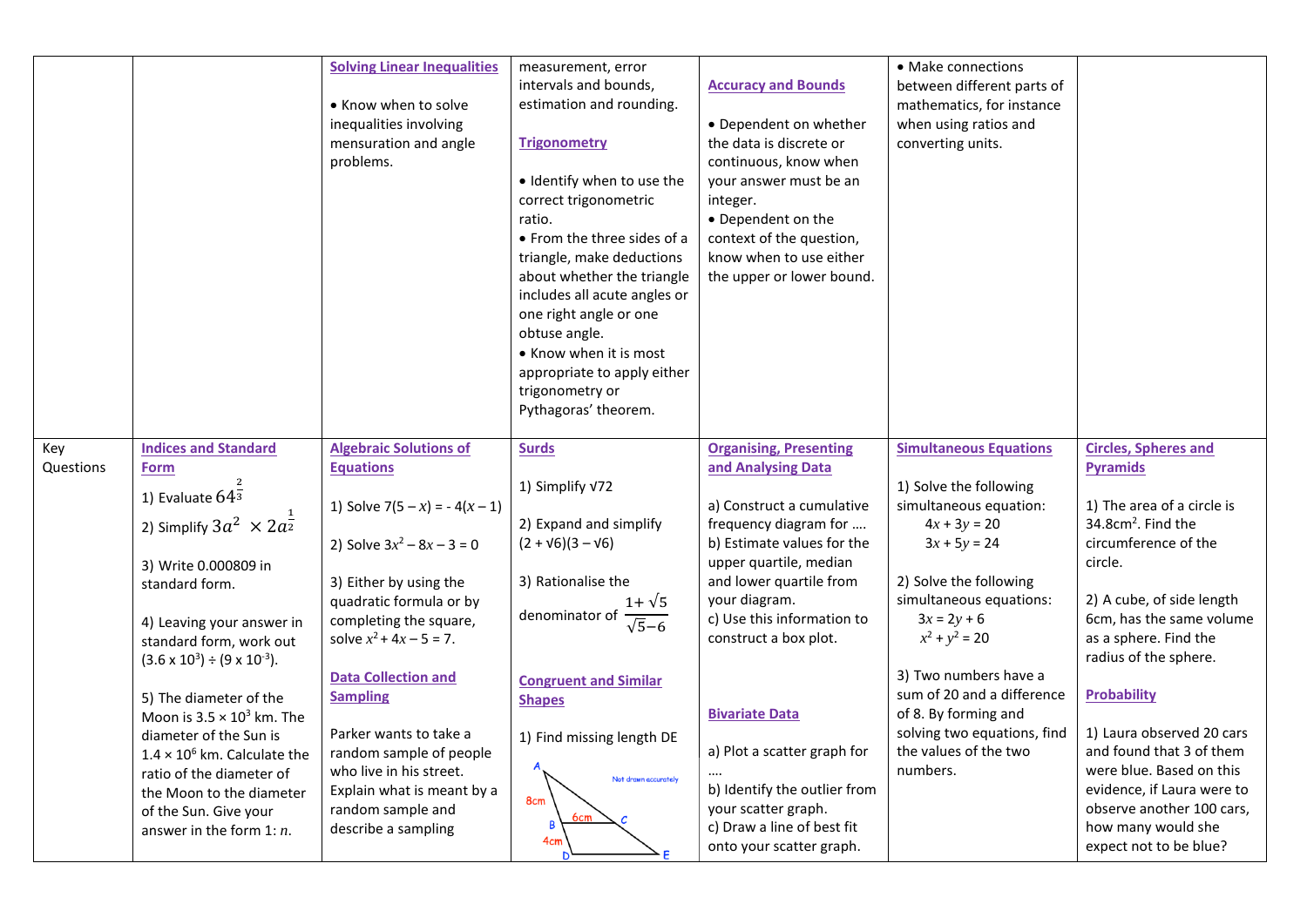| <b>Algebraic Manipulation</b> | method which Parker                   |                            | d) Estimate  from your        | <b>Graphical Solutions to</b>         |                               |
|-------------------------------|---------------------------------------|----------------------------|-------------------------------|---------------------------------------|-------------------------------|
|                               | could use.                            | 2) DEF is an equilateral   | line of best fit. Does this   | <b>Equations</b>                      | 2) At a restaurant there      |
| 1) Expand and simplify        |                                       | triangle.                  | seem reliable?                |                                       | are 3 options for starter, 3  |
| $4x - (3 - 2x)$ .             |                                       |                            |                               | 1) By plotting $y = 3x + 4$           | for a main course and 4 for   |
|                               | <b>Compound Units</b>                 |                            | <b>Fractions and Decimals</b> | and $y = 4x - 2$ , find the           | dessert. Sam would like a     |
| 2) Expand and simplify        |                                       |                            |                               | solution to simultaneous              | 2-course meal. How many       |
| $(x + 3)(x - 2)(x + 4)$ .     | 1) A car is travelling at             |                            | 1) Express as a single        | equations.                            | possible meal                 |
|                               | 30 mph for 20 minutes.                |                            | fraction                      |                                       | combinations does he          |
| 3) Factorise $6x^2 + x - 2$ . | How far does the car travel           |                            | $\frac{1}{x+1}$ +             | 2) By plotting the curve $y =$        | have?                         |
|                               | in this time?                         | G lies of EF.              |                               | $x^2$ + 6x – 4 and the line y =       |                               |
| 4) Write $x^2 - 3x + 5$ in    |                                       | DG is perpendicular to FE. |                               | $4x - 2$ , find the solutions to      | 3) Paul asked the 30          |
| completed square form.        | 2) Convert 10 cm <sup>3</sup> into    | Prove DFG is congruent to  |                               | the simultaneous                      | students in his class         |
|                               | $mm3$ .                               | DEG.                       | 2) Convert the recurring      | equations.                            | whether they liked tea and    |
| 5) Substitute $x = 3$ and     |                                       |                            | decimal 0.345 into a          |                                       | coffee. 10 said they liked    |
| $y = -4$ into the expression  | 3) Convert 15 mph into                | <b>Pythagoras' Theorem</b> | fraction in its simplest      |                                       | tea, 15 said they liked       |
| $3y^2 - 4x - 3$               | m/s.                                  |                            | form.                         | <b>Percentage Change</b>              | coffee and 12 said they       |
|                               |                                       | 1) Find length BC.         |                               |                                       | liked neither.                |
| 6) Write an expression for    | 4) Material A has a density           |                            | <b>Accuracy and Bounds</b>    | 1) A car depreciates in               | What is the probability a     |
| the area of the following     | of 5.8 g/cm <sup>3</sup> . Material B | Not drawn accurately       |                               | value by 3.2% each year               | student chosen at random      |
| shape:                        | has a density of 4.1 $g/cm3$ .        | 20cm<br>6 <sub>cm</sub>    | 1) A length has been          | for 6 years. The car is               | from the class likes both     |
|                               | 377g of Material A and                |                            | recorded as 4.5cm correct     | valued at £4000 at the end            | tea and coffee?               |
|                               | 1.64 kg of Material B form            |                            | to the nearest mm.            | of the 6 <sup>th</sup> year. How much |                               |
|                               | Material C. Work out the              |                            | Represent this in an error    | did it cost originally?               |                               |
| $2x-3$                        | density of Material C.                | 2) Find length AG.         | interval.                     |                                       |                               |
|                               |                                       |                            |                               | 2) A shop has a sale. In the          |                               |
|                               | <b>Solving Linear Inequalities</b>    |                            | 2) A car is travelling at 50  | sale all items are reduced            |                               |
| <b>Proofs and Formulae</b>    |                                       | 4cm                        | mph (correct to the           | by 15%. In the last week of           |                               |
|                               | 1) Solve the inequality               |                            | nearest 10 mph) for 3         | the sale all items are                |                               |
| Prove that the square of      | $5x - 6 < -7$ and represent           | 3cm                        | hours (correct to the         | reduced by a further 10%.             | <b>Constructions and Loci</b> |
| an odd number is always       | your solution on a number             | 8cm                        | nearest hour). What is the    | What is the overall                   |                               |
| odd.                          | line.                                 | <b>Trigonometry</b>        | shortest distance the car     | percentage reduction?                 | For the rectangle ABCD        |
|                               |                                       |                            | could have travelled?         |                                       | shown on your worksheet,      |
|                               | 2) Solve the inequality               | 1) Find angle BAC.         |                               | <b>Bearings and Scale</b>             | find the region which is      |
|                               | $14 < 3x + 5 \le 29$                  |                            |                               | <b>Drawings</b>                       | a) less than 3cm from B,      |
|                               | and represent your                    |                            |                               |                                       | b) closer to B than C,        |
|                               | solution on a number line.            |                            |                               | 1) The bearing of a ship              | and                           |
|                               |                                       | 13cm                       |                               | from a lighthouse is 055°.            | c) closer to AB than to BC.   |
|                               |                                       | 12cm                       |                               | Work out the bearing of               |                               |
|                               |                                       |                            |                               | the lighthouse from the               |                               |
|                               |                                       |                            |                               | ship.                                 |                               |
|                               |                                       | $\mathsf{C}^{\mathsf{I}}$  |                               |                                       |                               |
|                               |                                       |                            |                               |                                       |                               |